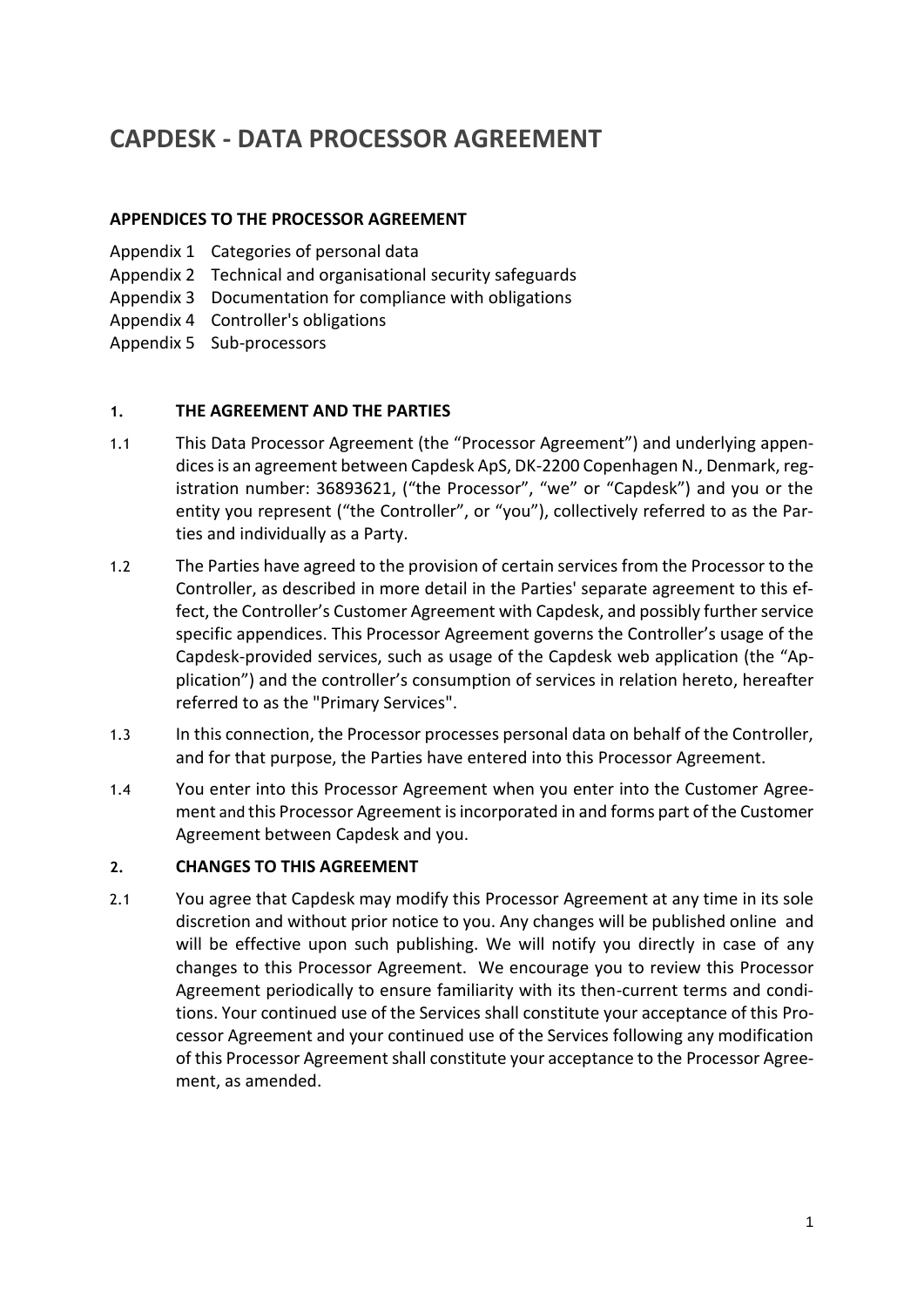You may object to any substantial change to this Processor Agreement by terminating the Processor Agreement for cause immediately upon notice, on condition that you provide such notice within 90 days of being informed of the change to this Processor Agreement. This termination right is your sole and exclusive remedy if you object to any change in the Processor Agreement.

2.2 This Processor Agreement was last updated on April 30<sup>th</sup>, 2021.

#### **3. PURPOSE**

3.1 The purpose of the Processor Agreement is to ensure that the Processor complies with the personal data regulations in force from time to time, including in particular the General Data Protection Regulation (Regulation (EU) 2016/679 of the European Parliament and of the Council of 27 April 2016, "GDPR") and the UK General Data Protection Regulation 2020.

#### **4. SCOPE**

- 4.1 The Processor is authorised to process personal data on behalf of the Controller on the terms and conditions set out in the Processor Agreement.
- 4.2 The Processor may only process personal data subject to documented instructions from the Controller ("Instructions"). This Processor Agreement, including appendices, constitutes the Instructions at the date of agreement.
- 4.2.1 The Processor may process any personal data provided by the Controller as part of consuming the Primary Services. Restrictions apply to what categories of personal data the Controller may provide, cf. Appendix 4.
- 4.2.2 The personal data provided by the Controller is kept by the Processor until the Controller requests its deletion as part of termination of this Processor Agreement, cf. clause [15.5.](#page-7-0)
- 4.2.3 The Processor can optimize the quality and usefulness of the Primary Services, as well as its communication to the Controller, by internally registering and analysing how the Controller and representatives of the Controller consume the Primary Services. To the extent that any personal data is part of such internal data processing, the processing of that data adheres to the obligations set out in this Processor Agreement.
- 4.3 The Instructions may be changed or concretised at any time by the Controller, pursuant to the Change of Instruction process outlined in clause [11.](#page-5-0)
- 4.4 If at any time The Instructions are regarded by the Processor as unlawful (in breach of GDPR, other EU personal data protection regulation, or UK or EU member state national personal data protection regulation), the Processor shall notify the Controller without undue delay.
- 4.5 Unless explicitly agreed otherwise in writing, the Processor may use all relevant technical and non-technical aids, including IT systems, subject to their appropriate security level (for instance fulfilment of GDPR article 32).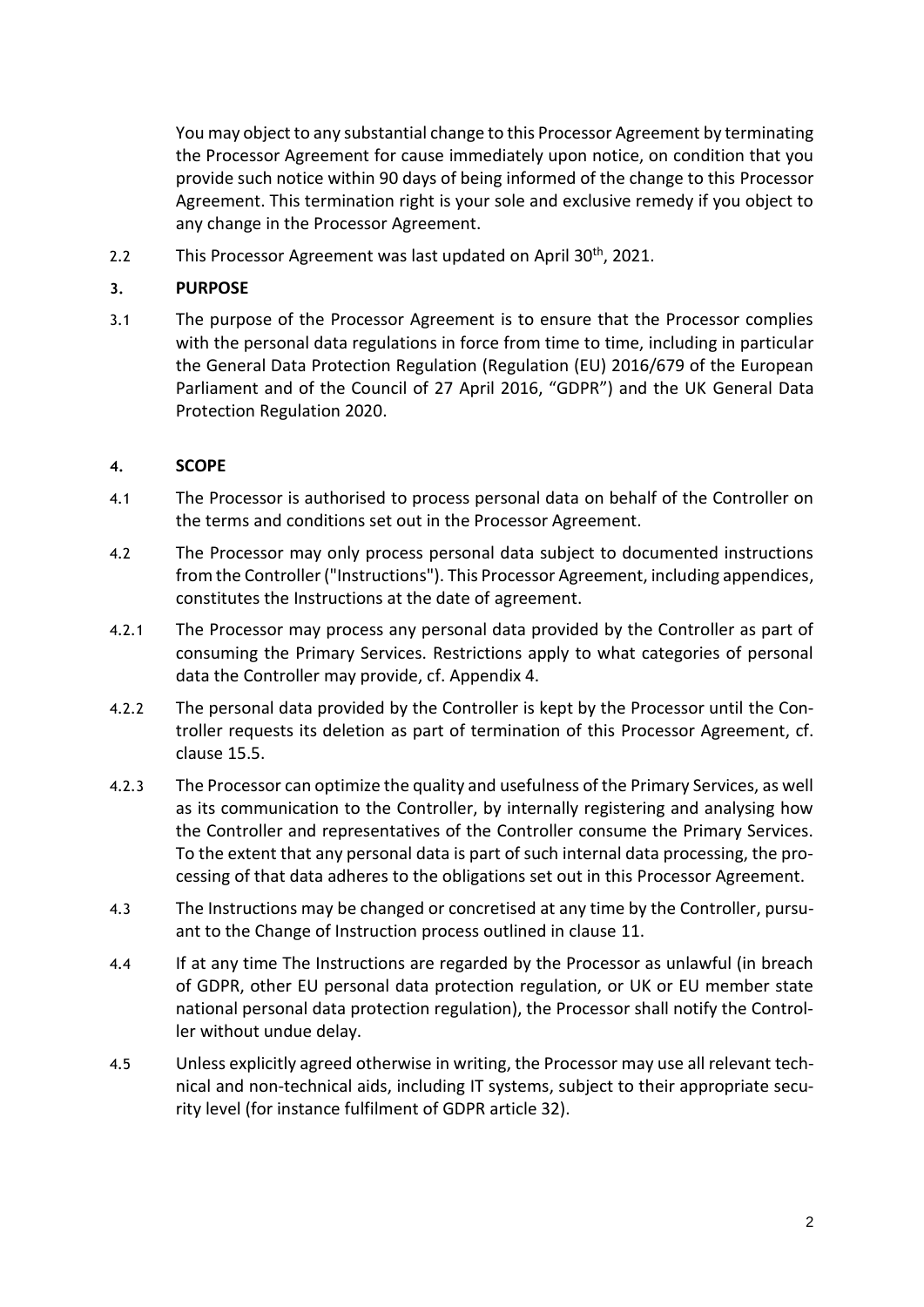4.6 Regardless of the termination of the Processor Agreement, clauses [15.4](#page-7-1) (termination window for processing) and [16](#page-7-2) (dispute resolution) will remain in force after termination of the Processor Agreement.

### **5. DURATION**

5.1 The Processor Agreement applies until termination of the agreement(s) on provision of the Primary Services.

### <span id="page-2-1"></span>**6. PROCESSOR'S OBLIGATIONS**

#### 6.1 **Technical and organisational security measures**

- <span id="page-2-0"></span>6.1.1 The Processor is responsible for implementing necessary (a) technical and (b) organisational measures to ensure an appropriate security level to protect personal data against accidental or unlawful destruction, loss, alteration, unauthorized disclosure, or unauthorized access. The measures must be implemented with due regard to the current state of the art, costs of implementation and the nature, scope, context and purposes of the processing and the risk of varying likelihood and severity to the rights and freedoms of natural persons. The Processor shall take the category of personal data described in Appendix 1 into consideration in the determination of such measures.
- 6.1.2 Notwithstanding clause [6.1.1,](#page-2-0) the Processor shall implement the technical and organisational security measures as specified in Appendix 2 to this Processor Agreement.
- 6.1.3 The Processor shall implement suitable technical and organisational measures in such a manner that the processing by the Processor of personal data meets the requirements of the personal data regulation in force from time to the time of processing by the Processor.
- 6.1.4 The Parties agree that the provided safeguards as specified in Appendix 2 are adequate at the date of conclusion of this Processor Agreement. The Processor shall, at own cost and initiative, maintain and elaborate on its technical and organizational measures as described in this claus[e 6,](#page-2-1) as time passes, industry practice changes, and supervisory authorities issue opinions.

#### 6.2 **Employee conditions**

- 6.2.1 The Processor shall ensure that employees who process personal data for the Processor have undertaken to observe confidentiality or are subject to an appropriate statutory duty of confidentiality.
- 6.2.2 The Processor shall ensure that access to the personal data is limited to those employees for whom it is necessary to process personal data in order to meet their obligations to the Controller.
- 6.2.3 The Processor shall ensure that employees processing personal data for the Processor only process such data in accordance with the Instructions.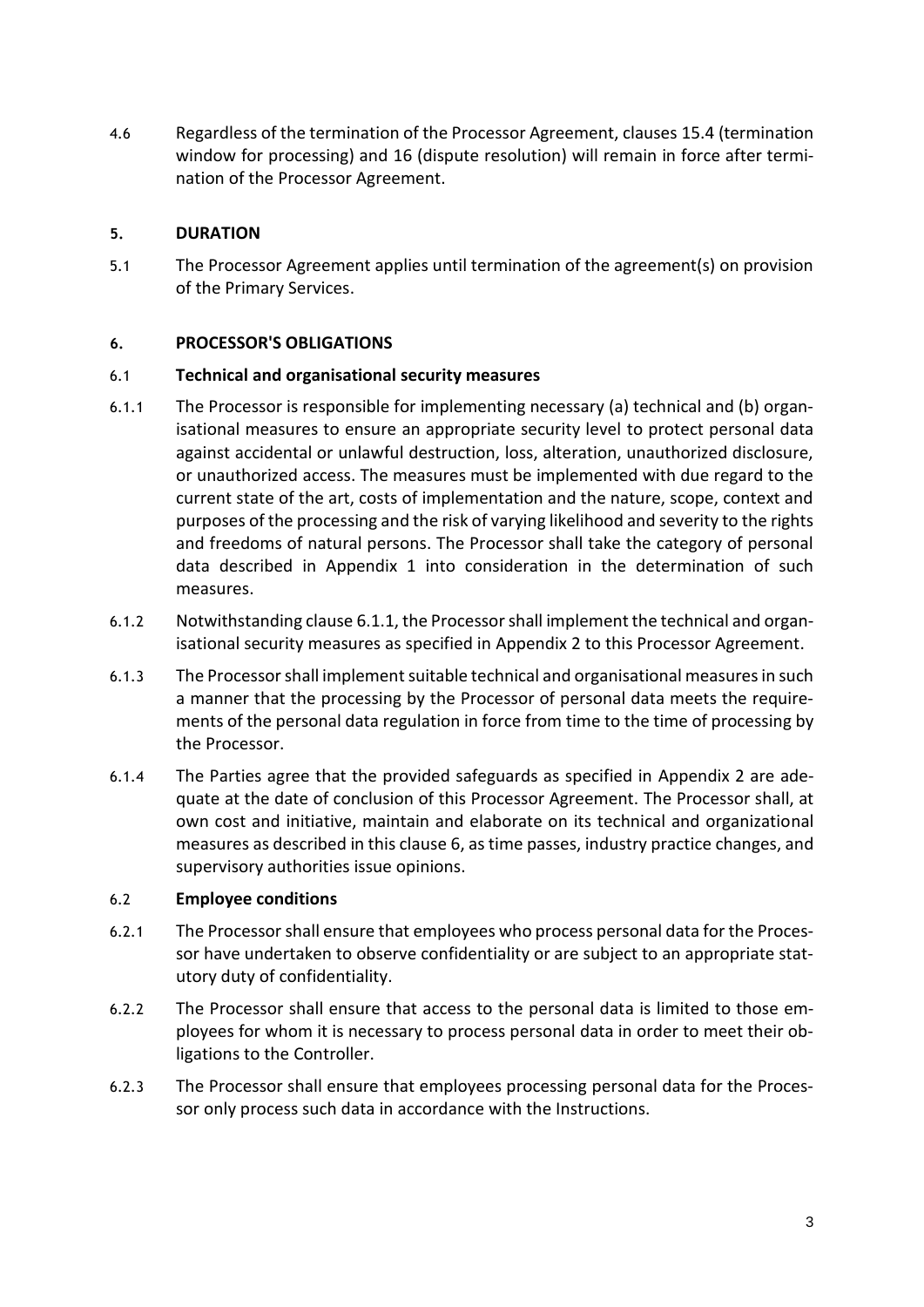## <span id="page-3-5"></span>6.3 **Documentation for compliance with obligations**

- <span id="page-3-0"></span>6.3.1 Upon written request, the Processor shall document to the Controller that the Processor:
	- a) meets its obligations under this Processor Agreement and the Instructions.
	- b) meets the provisions of the personal data regulation in force from time to time, in respect of the personal data processed on behalf of the Controller.
- 6.3.2 The Processor's documentation must be provided within reasonable time.
- 6.3.3 The specific content of the obligations under clause [6.3.1](#page-3-0) is described in Appendix 3 to this Processor Agreement.

### 6.4 **Security breach**

- 6.4.1 The Processor shall notify the Controller of any known personal data breach which may potentially lead to accidental or unlawful destruction, alteration, unauthorised disclosure of, or access to, personal data processed for the Controller ("Security Breach").
- 6.4.2 Security Breaches must be reported to the Controller without undue delay. A Security Breach report shall, to the extent this is possible at the time of reporting, provide the Controller with

a) information about the nature of the Security Breach, including the categories and volumes of personal data affected,

b) information about the potential consequences of the Security Breach,

c) contact information of a Processor representative where further information can be obtained,

d) a description of measures undertaken or planned by the Processor, if any, to mitigate consequences of the Security Breach.

In case of complex situations, the Processor may inform the Controller in steps, as more become known about the Security Breach, and in such situations, the Processor will report regularly to the Controller until all necessary information that can possibly and realistically be obtained regarding the Security Breach has been provided.

#### <span id="page-3-1"></span>6.5 **Assistance**

- <span id="page-3-4"></span><span id="page-3-3"></span><span id="page-3-2"></span>6.5.1 The Processor shall to the necessary and reasonable extent assist the Controller in the performance of its obligations in the processing of the personal data covered by this Processor Agreement, including in connection with:
	- a) responses to data subjects on exercise of their rights; (basic operations and support for performing such operations are available as part of the Services at no cost),
	- b) Security Breaches;
	- c) impact assessments; and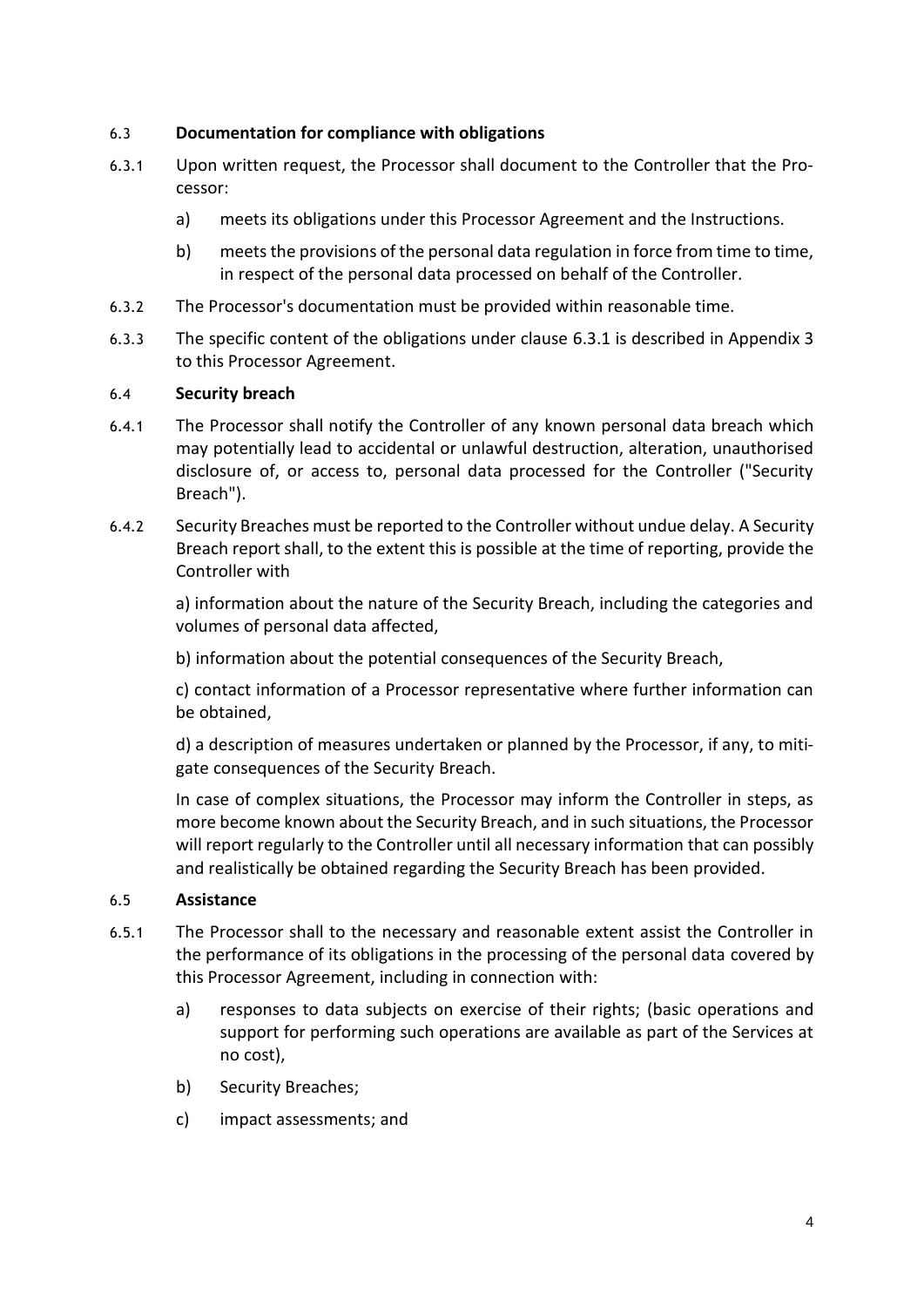- d) prior consultation of the supervisory authorities.
- 6.5.2 In this connection, the Processor shall obtain the information to be included in a notification to the supervisory authority provided that the Processor is best suited to do so.
- 6.5.3 The Processor may assist with any extra tasks as agreed in writing between the Processor and the Controller.
- 6.5.4 The Processor is entitled to payment for time spent (at an hourly rate of £100 150 ex. VAT, depending on the type of assistance) and materials consumed for assistance pursuant to this clause [6.5;](#page-3-1) however, to the extent assistance pursuant to [6.5.1](#page-3-2) [a\)](#page-3-3) and [b\)](#page-3-4) is required by GDPR or other applicable law, such assistance will not entitle Processor to any payments.

## **7. CONTROLLER'S OBLIGATIONS**

7.1 The obligations of the Controller are set out in Appendix 4.

## **8. SUB-PROCESSORS**

- 8.1 As part of the Processor's delivery of the Primary Services, the Processor may use a third party for the processing of personal data for the Controller (a "Sub-Processor"). This Processor Agreement constitutes the Processor's prior general and specific consent to the Processor's use of Sub-Processors.
- 8.2 The Processor will ensure that each Sub-Processor adheres to an equivalent level of data protection obligations towards the Processor as those adhered to by the Processor towards the Controller (including in pursuance of this Processor Agreement).
- 8.3 Moreover, the Sub-Processor also acts only under the Instructions of the Processor.
- 8.4 The Processor is directly responsible for the Sub-Processor's processing of personal data in the same manner as had the processing been carried out by the Processor.
- 8.5 Upon request, the Processor shall provide the Controller with documentation of what Sub-Processors are used by the Processor. A list of Sub-Processors as of the Effective Date is included as an appendix to this Processor Agreement.

## **9. TRANSFER TO THIRD COUNTRIES AND INTERNATIONAL ORGANISATIONS**

- 9.1 The Processor may only transfer personal data to countries outside UK or EU, or international organisations, to the extent specified in:
	- a) Clause [9.3](#page-5-1) of this Processor Agreement; or
	- b) Instructions from the Controller; or
	- c) prior written consent from Controller.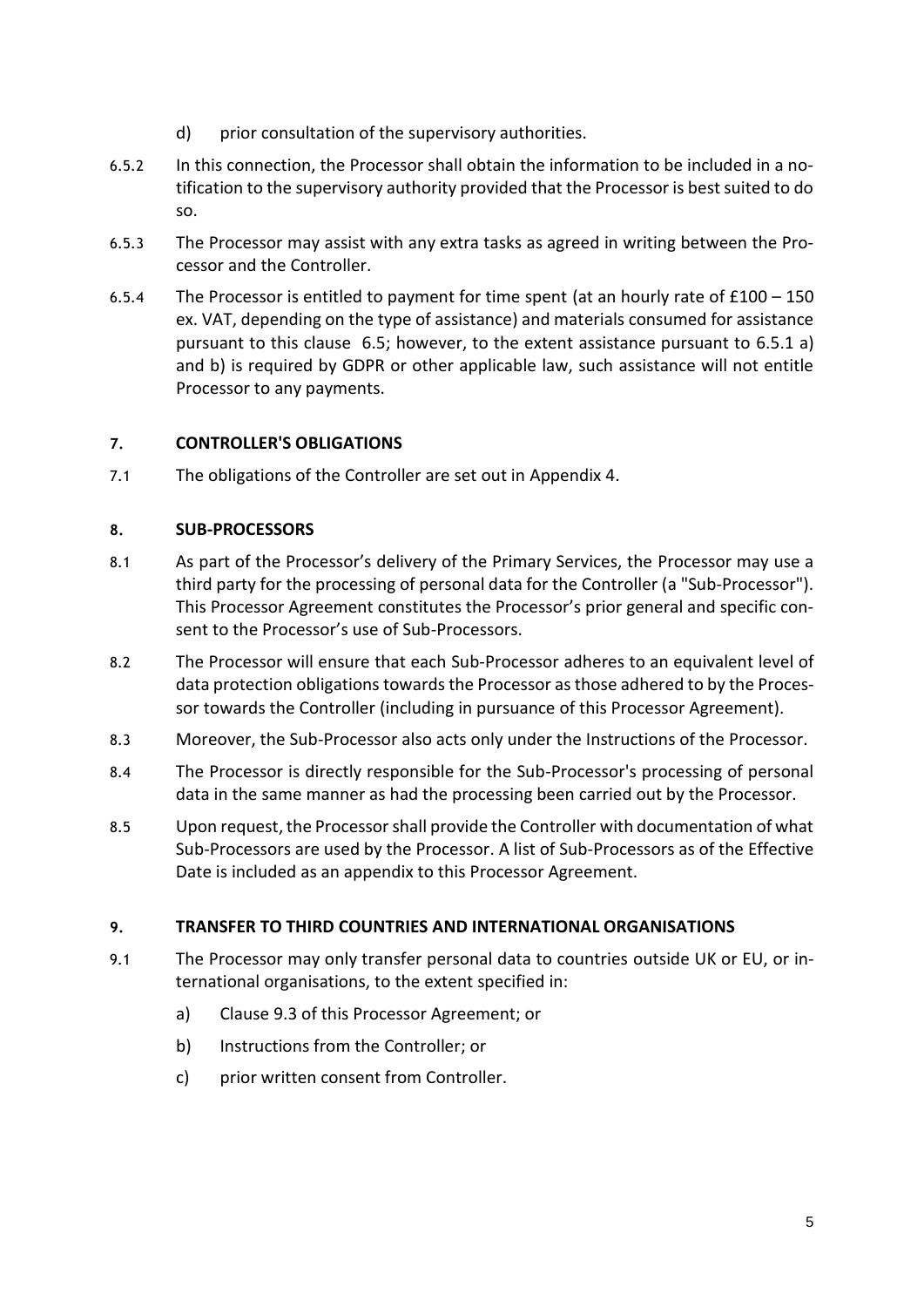- <span id="page-5-2"></span>9.2 In any case, personal data may only be transferred to the extent permitted under the personal data regulation in force from time to time - and the Processor shall ensure that the Sub-Processor at any time is subject to a Supervisory Authority or EU Commission approved third country transfer legal mechanism. To the extent that the transfer mechanism is the EU Model Clauses, the Controller and Sub-Processor shall execute an unedited version of the EU Model Clauses, for it to be considered a valid third country transfer mechanism.
- <span id="page-5-1"></span>9.3 The Controller approves that the Processor, without further or prior notice, may transfer personal data to third countries as long as such transfers are part of data transfers to and from approved Sub-Processors and pursuant to the conditions in clause [9.2.](#page-5-2)
- 9.4 Based on the draft adequacy decision proposed by the EU Commission on the  $19<sup>th</sup>$  of February 2021, Capdesk will continue to consider the UK a secure country with respect to data processing, and will therefore allow customer data to flow between and be processed in both the UK and the EU.

### **10. DATA PROCESSING OUTSIDE THE SCOPE OF THE INSTRUCTIONS**

- 10.1 The Processor may process personal data outside the scope of the Instructions in cases where required by EU law or national law to which the Processor is subject.
- 10.2 If personal data are processed outside the scope of the Instructions, the Processor shall notify the Controller of the reason. The notification must be made before processing is carried out and must include a reference to the legal requirements forming the basis of the processing.
- 10.3 Notification should not be made if such notification would be contrary to EU law or national law.

#### <span id="page-5-0"></span>**11. CHANGE OF INSTRUCTIONS**

- 11.1 Before any changes are made to the Instructions, the Parties shall to the widest possible extent discuss and, if possible agree on, the implementation of the changes, including time and costs of implementation.
- <span id="page-5-3"></span>11.2 Unless otherwise agreed, the following applies:
	- Fundamental processing instructions such as access to, deletion of, or correction of data, or suspension of data processing, shall not be subject to discussion and require the Processor's response without undue delay, cf. also Section [6.5.](#page-3-1)
	- The Processor shall, without undue delay, execute implementation of changes to the Instructions and ensure that such changes are implemented without undue delay in relation to the nature and scope of the change.
	- Subject to exclusions and limitations of payment of fees for assistance stipulated in other sections of this Processor Agreement, The Processor is entitled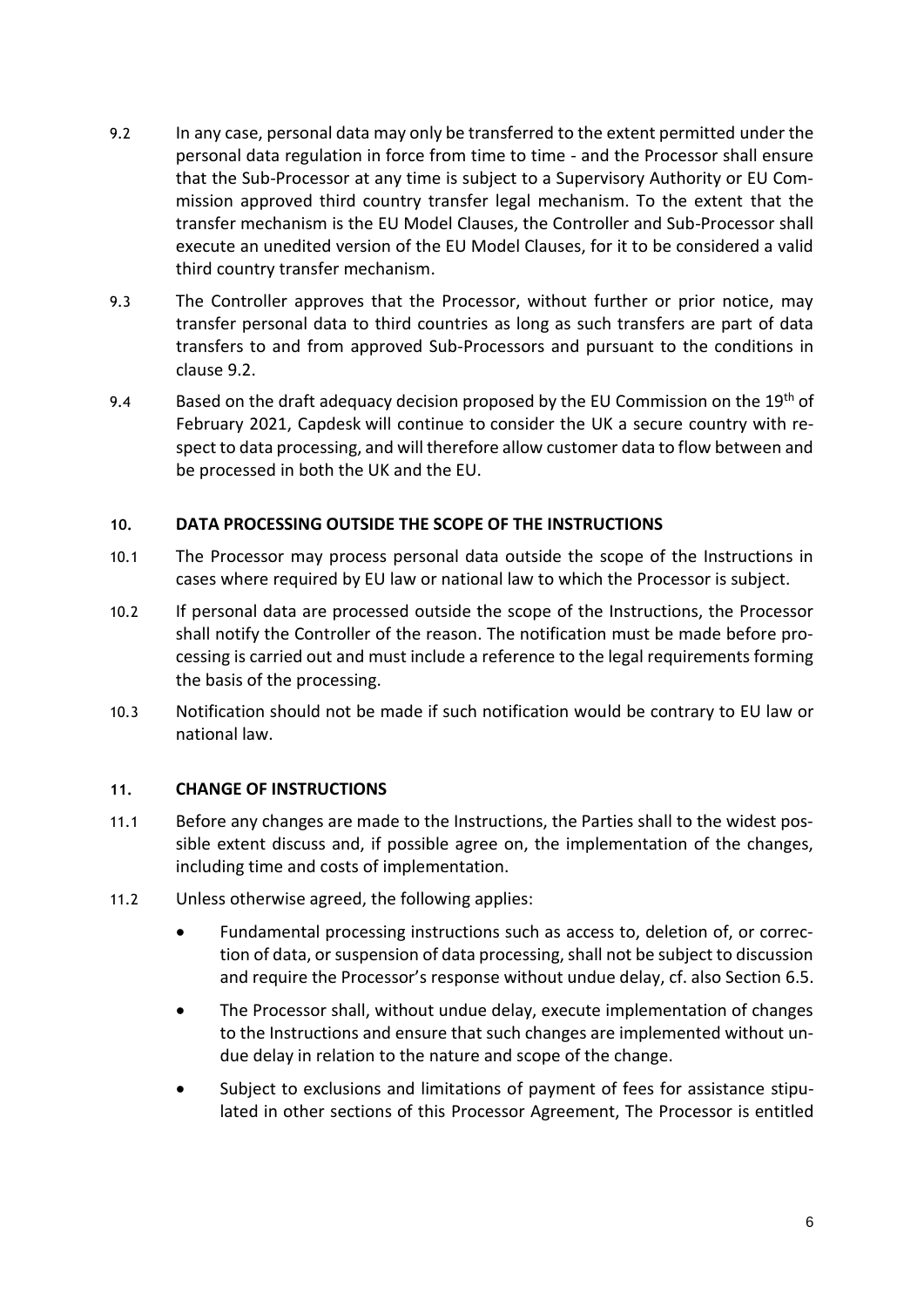to payment of all costs directly related to changes to the Instructions, including costs of implementation and increased costs for the delivery of the Primary Services.

- An indicative estimate of the time and cost of implementation must be communicated to the Controller without undue delay.
- The changes to the Instructions are only considered to apply once the changes have been implemented, provided that the implementation is carried out in accordance with this clause [11.2](#page-5-3) and unless the Controller explicitly communicates a deviation from this clause.
- Processors are exempt from liability for failure to deliver the Primary Services if (including in terms of time) delivery of the Primary Services would be contrary to the changed Instructions or delivery in accordance with the changed Instructions is not possible. This may be the case (i) where the changes cannot be technically, practically or legally implemented, (ii) where the Controller explicitly communicates that the changes have to apply before implementation is possible or (iii) during the period until the parties have made any necessary changes to the agreement(s) in accordance with the change procedures herein. Notwithstanding aforementioned, the Processor is never exempt from liability for failure to deliver the Primary Services if the changed Instructions relate to the implementation of appropriate technical and organizational measures as applicable from time to time arising out of law applicable to Processor.

## **12. BREACH**

12.1 The regulation of breach in the Customer Agreement on delivery of the Primary Services also applies to this Processor Agreement as were this Processor Agreement an integral part thereof. If this is not considered in the Customer Agreement on delivery of the Primary Services, the general remedies for breach laid down in applicable law will apply to this Processor Agreement.

#### **13. LIMITATION OF LIABILITY**

13.1 For the avoidance of doubt, each Party's liability, taken together in the aggregate, arising out of or related to these terms, whether in contract, tort or under any other theory of liability, is subject to the limitations and exclusions of liability contained within the Customer Agreement, and any reference to the liability of a Party means the aggregate liability of that Party under the Customer Agreement and this Processor Agreement together.

#### **14. FORCE MAJEURE**

14.1 The regulation of force majeure in the agreement(s) on delivery of the Primary Services also applies to this Processor Agreement as were this Processor Agreement an integral part thereof.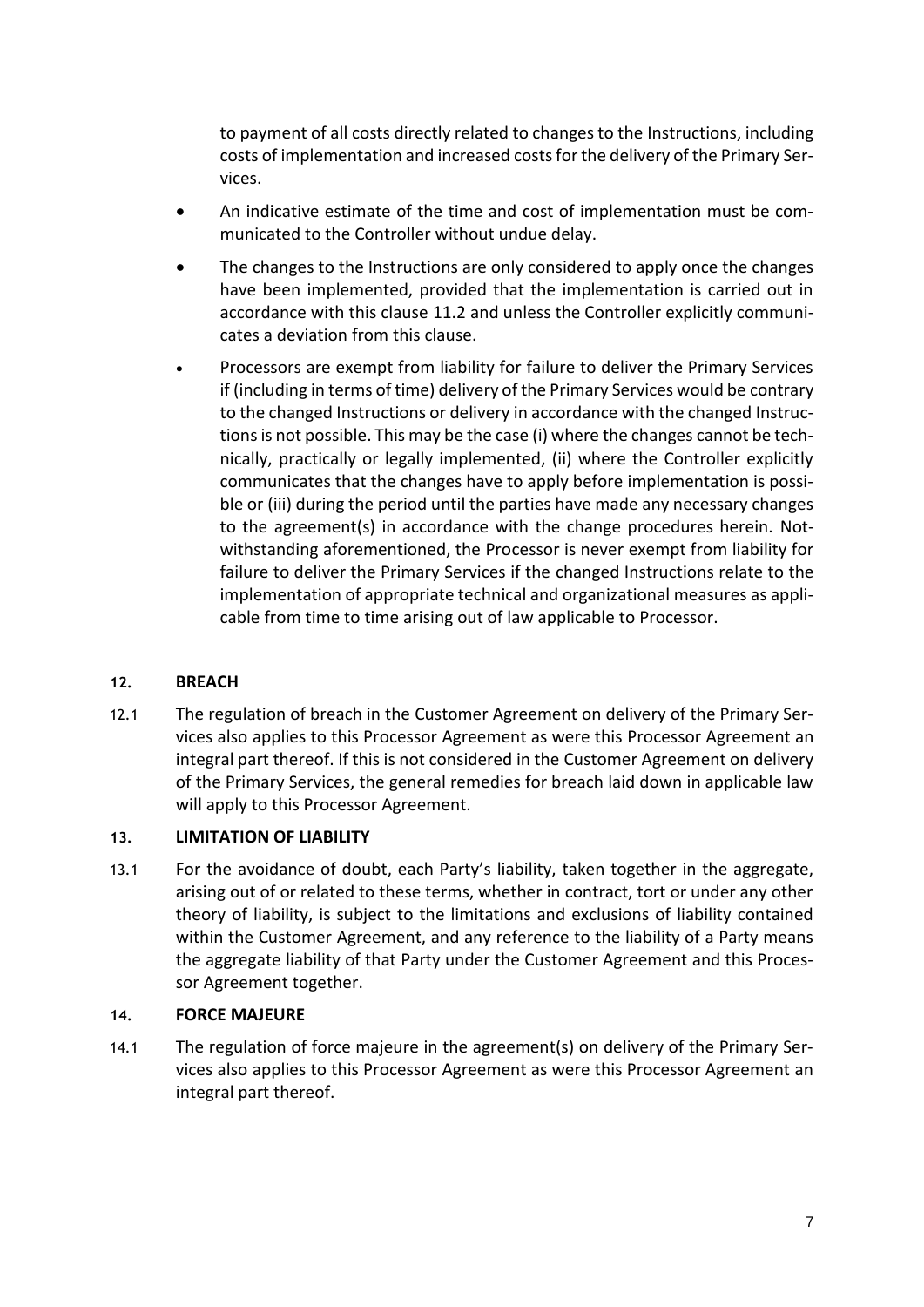### **15. TERMINATION**

### 15.1 **Termination for cause or breach or without cause**

15.1.1 The Processor Agreement may only be terminated according to the provisions on termination in the agreement(s) on delivery of the Primary Services.

## 15.2 **Effects of termination**

- 15.3 The Processor's authority to process personal data on behalf of the Controller lapses on termination of the Processor Agreement for whatever reason.
- <span id="page-7-1"></span>15.4 The Processor may continue to store personal data for up to three months and process personal data for up to one month after the termination of the Processor Agreement to the extent that this is necessary to take the required statutory measures. During the same period, the Processor is entitled to let the personal data be included in the Processor's usual backup procedure. The processing by the Processor during this period is assumed to comply with the Instructions.
- <span id="page-7-0"></span>15.5 The Processor and any Sub-Processors shall return all personal data processed by the Processor under this Processor Agreement to the Controller on termination of the Processor Agreement; if the Controller is already in possession of aforementioned personal data, the Parties may agree to skip this procedure. Then, the Processor will without undue delay delete all personal data from the Controller, and the Controller may request adequate documentation about such deletion, except where such a deletion contradicts record-keeping or other lawful obligations on the Processor in force from time to time.

## <span id="page-7-2"></span>**16. DISPUTES**

16.1 The regulation of dispute resolution, including governing law and venue, in the agreement(s) on delivery of the Primary Services also applies to this Processor Agreement as were this Processor Agreement an integral part thereof.

## **17. PRECEDENCE**

17.1 In the event of any discrepancies between this Processor Agreement and the agreement(s) on delivery of the Primary Services, this Processor Agreement takes precedence.

## **18. CONTACT AND NOTICE**

18.1 The contact information of the Parties and the regulation of notice in the agreement(s) on delivery of the Primary Services also applies to this Processor Agreement as were this Processor Agreement an integral part thereof.

# **APPENDIX 1 CATEGORIES OF PERSONAL DATA**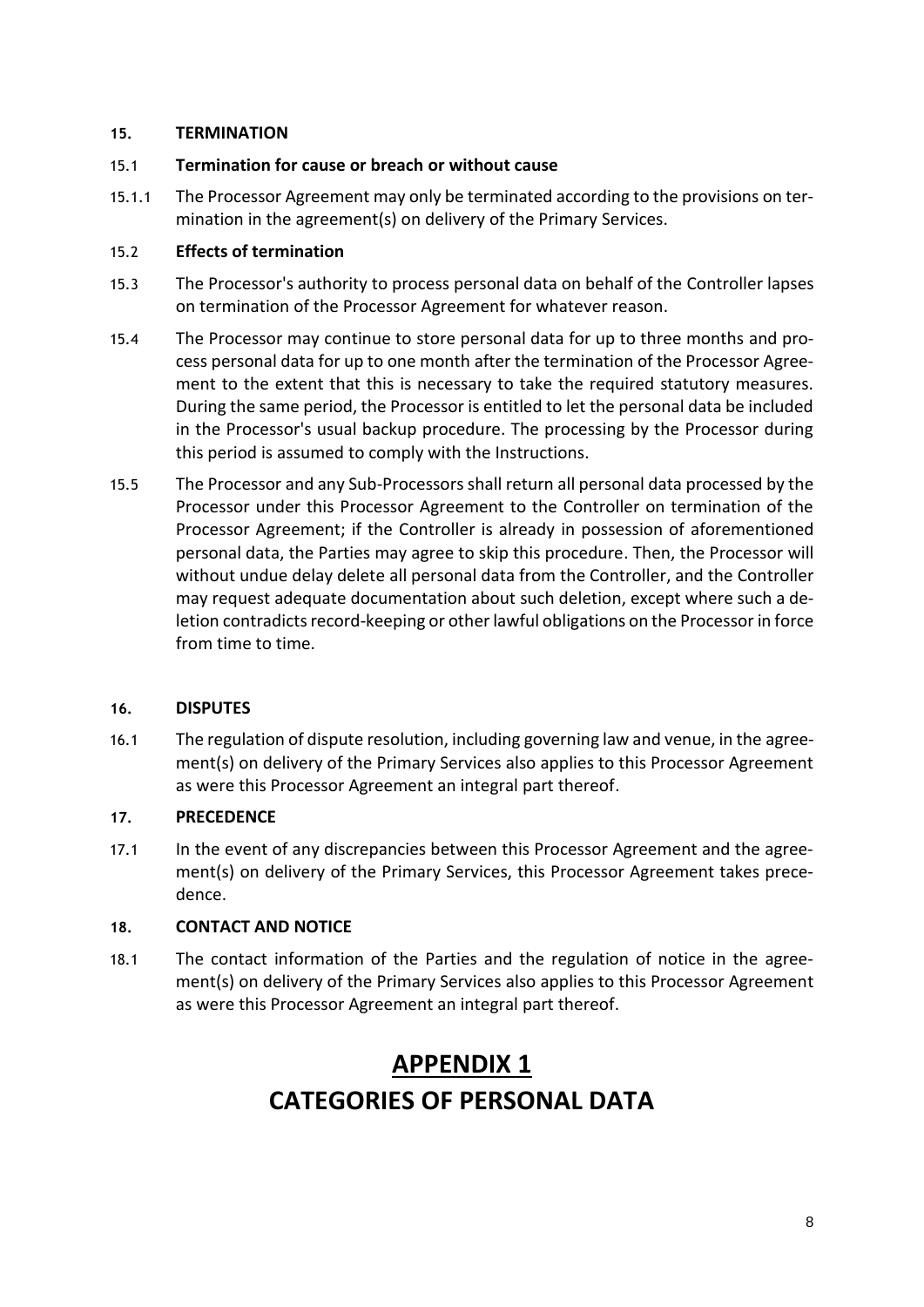## **1. CATEGORIES OF PERSONAL DATA**

- 1.1 The categories of personal data considered in the context of this Processor Agreement:
	- a) General Personal Data, including any data about an identified or identifiable data subject, except for those mentioned in point b) and c), also including civil/social registration numbers. Examples of such data include, but are not limited to, first name, middle names, last name, title, emails, phone numbers, addresses, IP-addresses, un-hashed cookies, civil/social security numbers, other personal identifiers, birthday, sex.
	- b) Sensitive Personal Data, including racial or ethnic origin, political opinions, religious or philosophical beliefs, trade union membership or data concerning health or sex life or sexual orientation, genetic data and biometric data.
	- c) Other Personal Data, relating to criminal offences and serious social problems.

## **2. CATEGORIES OF PERSONAL DATA PROCESSED**

2.1 According to The Instructions, the Processor will process General Personal Data (see 1.1.a above) provided by the Controller, including contact information, financial data and social security numbers. The Processor does not process Sensitive Personal Data or Other Personal Data as described in 1.1.b and 1.1.c above.

#### **3. CATEGORIES OF REGISTERED DATA SUBJECTS PROCESSED**

- 3.1 According to The Instructions, the Processor may process personal data for the Controller concerning the following categories of registered data subjects:
	- a) the Controller's and its affiliated companies' end users, if any,
	- b) the Controller's and its affiliated companies' employees,
	- c) the Controller's and its affiliated companies' contact persons,
	- d) the Controller's and its affiliated companies' direction and board,

e) the Controller's and its affiliated companies' shareholders, optionholders, warrantholders, debtholders, and other stakeholder with a commercial, financial or other interest in or relation to the Controller,

- f) the Controller's and its affiliated companies' customers and customers' end users,
- g) the Controller's and its affiliated companies' customers' employees
- h) the Controller's and its affiliated companies' customers' contact persons

i) other

## **APPENDIX 2**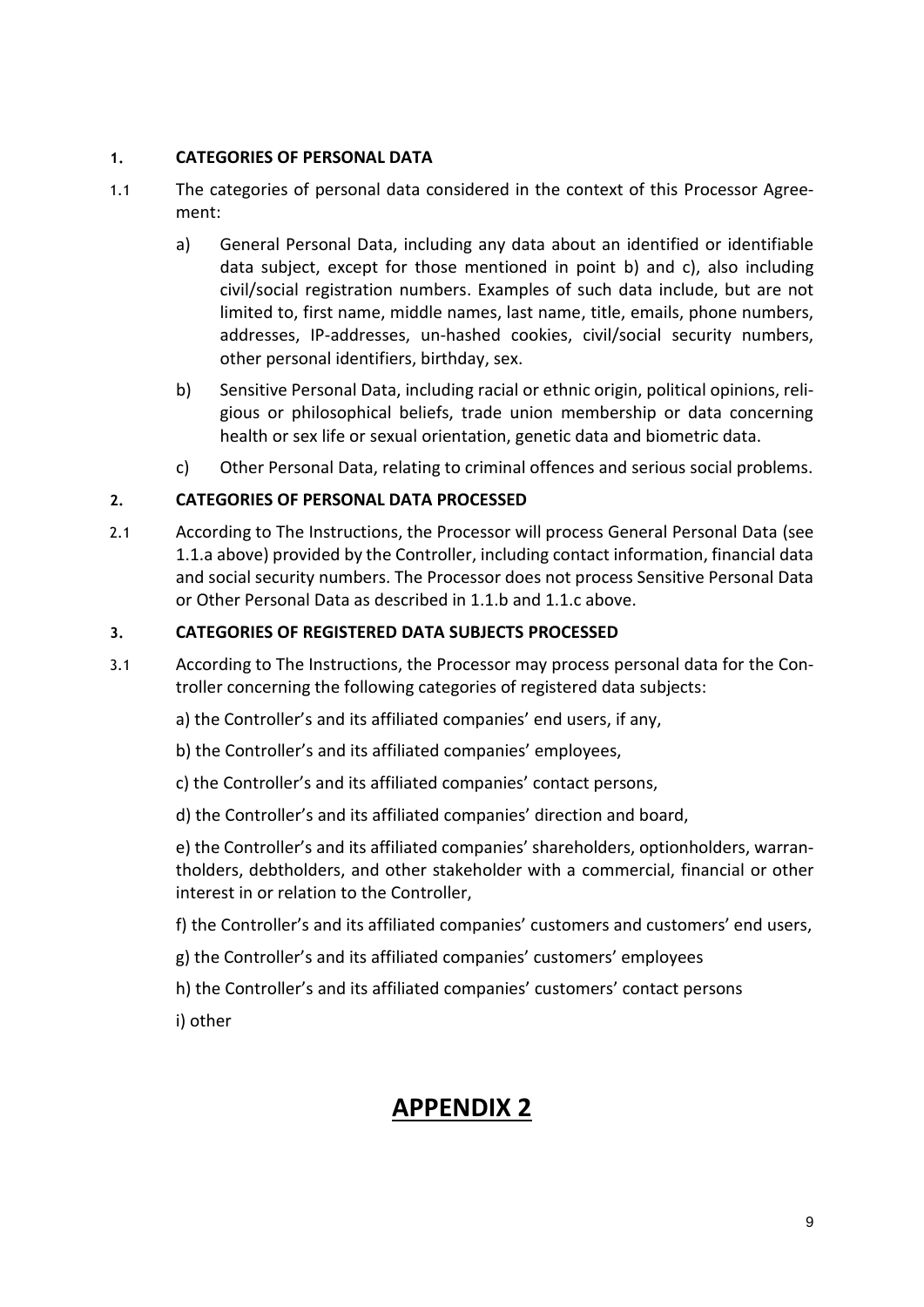# **TECHNICAL AND ORGANISATIONAL SECURITY SAFEGUARDS**

### **1. SPECIFIC TECHNICAL AND ORGANISATIONAL SECURITY SAFEGUARDS:**

- 1.1 The following specific safeguards are made for the Processor's physical security:
	- a) Access control to physical facilities,
	- b) Password-protection of physical equipment and outsourced systems (including databases) by suitably strong passwords, specifically, passwords no less than 10 characters and of at least alphanumerical symbol variance,
	- c) Only authenticated, encrypted traffic for administrative access to systems (including databases),
	- d) Data center redundancy of all critical infrastructure, eliminating physical risks to equipment such as fire, power failure, or similar,
	- e) Periodical monitoring for known vulnerabilities, e.g. scans against OWASP top 10, and established process(es) for addressing such vulnerabilities without undue delay.
- 1.2 The following specific safeguards are made for the Processor's technical security:

a) at an application-level, the Application requires authentication via user / password combination and has a fine-grained access and authorization engine for controlling resource access,

b) on a network communication level, any communication with the Application is encrypted, as is application-database traffic,

c) as for data storage, the Application uses state of the art data centres for storage of database data and documents, which means that data is safe, encrypted at rest, backed up, and roll-backable in case of incidents,

d) data center redundancy, backups (including at least daily backups of Controller's data), deployment and rollout methods and contingency plans enable suitable and timely recovery of the entire Application (in case of a major incident),

- e) all Application activity (including database activity) is logged for accountability,
- f) the Processor's internal data networks are secured by expert third parties.
- 1.3 The following specific safeguards are made for the Processor's organisational security:
	- a) All relevant Processor employees are briefed regularly on the Processor's security matters and how to respond to security incidents,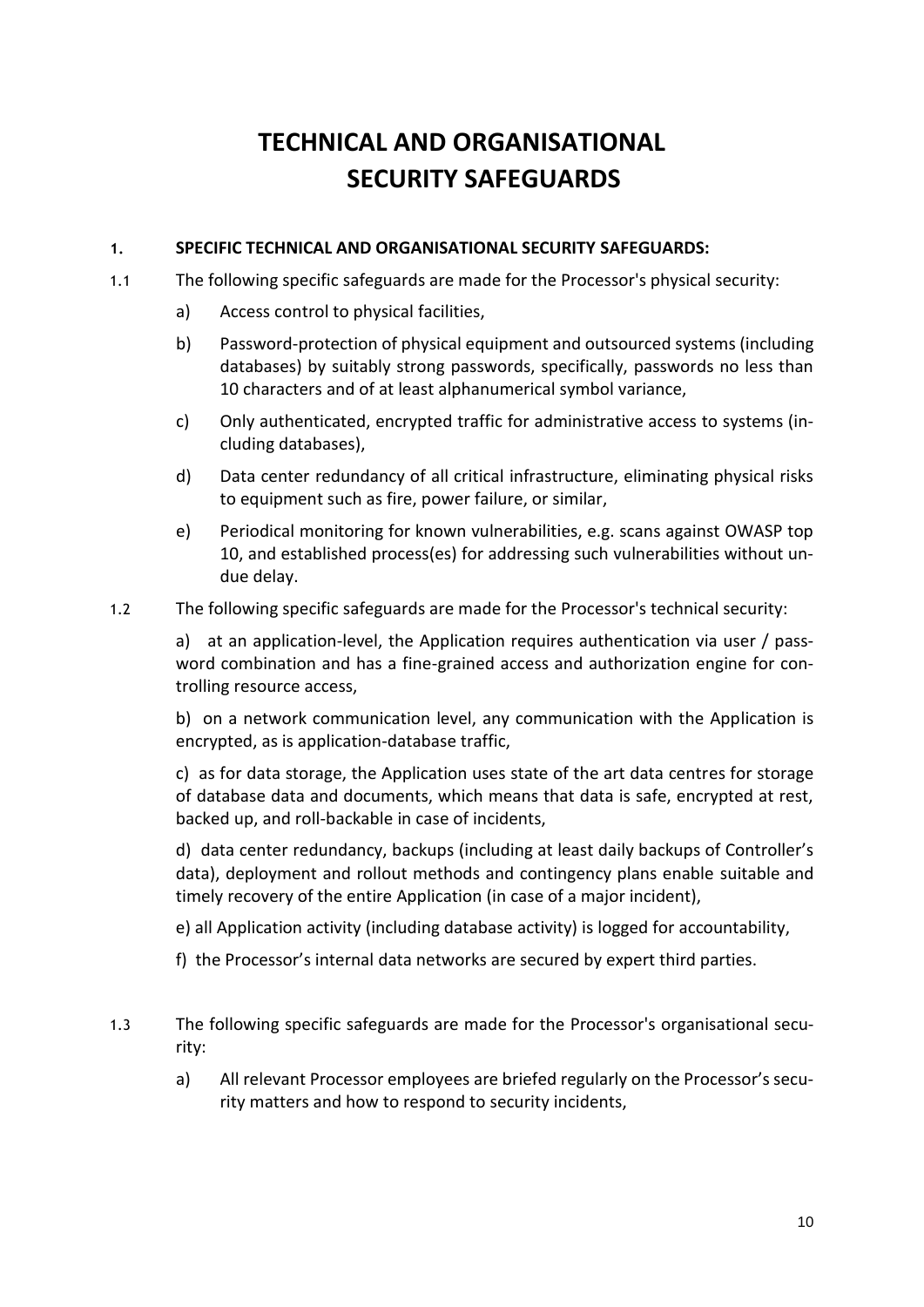- b) All the Processor's employees follow the Processor's internal Employee Code of Conduct, which spells out relevant best practice employee security behaviour, such as keeping passwords personal, strong and secret.
- c) The Processor undertakes regular security reviews to secure a constantly sufficient level of security and develops and implements its business using the principles of privacy by design and privacy by default.
- 1.4 The following specific safeguards are made for the Processor's deletion of personal data:
	- a) The Processor keeps a digital record of what personal data is stored where on behalf the Controller, so when deleting data is mandated, The Processor knows which data to delete,
	- b) The Processor maintains a standard procedure to delete such data,
	- c) The Processor has procedures to identify personal data that must be deleted due to age.
- 1.5 The Processor shall ensure that Sub-Processors will implement the appropriate technical and organisational measures in such a way that the processing meets the requirements of the General Data Protection Regulation.

# **APPENDIX 3 DOCUMENTATION FOR COMPLIANCE WITH OBLIGATIONS**

As part of the Processor's demonstration to the Controller of compliance with its obligations according to clause [6.3](#page-3-5) of the Processor Agreement, the following points must be completed and observed.

## **1. GENERAL DOCUMENTATION TO THE CONTROLLER**

- 1.1 Upon written request, the Processor is obliged to submit the following general documentation to the Controller:
	- a) A declaration from the Processor's management specifying that, during the processing of personal data on behalf of the Controller, the Processor continuously ensures compliance with its obligations under this Processor Agreement.
	- b) A description of the practical measures, both technical and organisational, implemented by the Processor to ensure compliance with its obligations under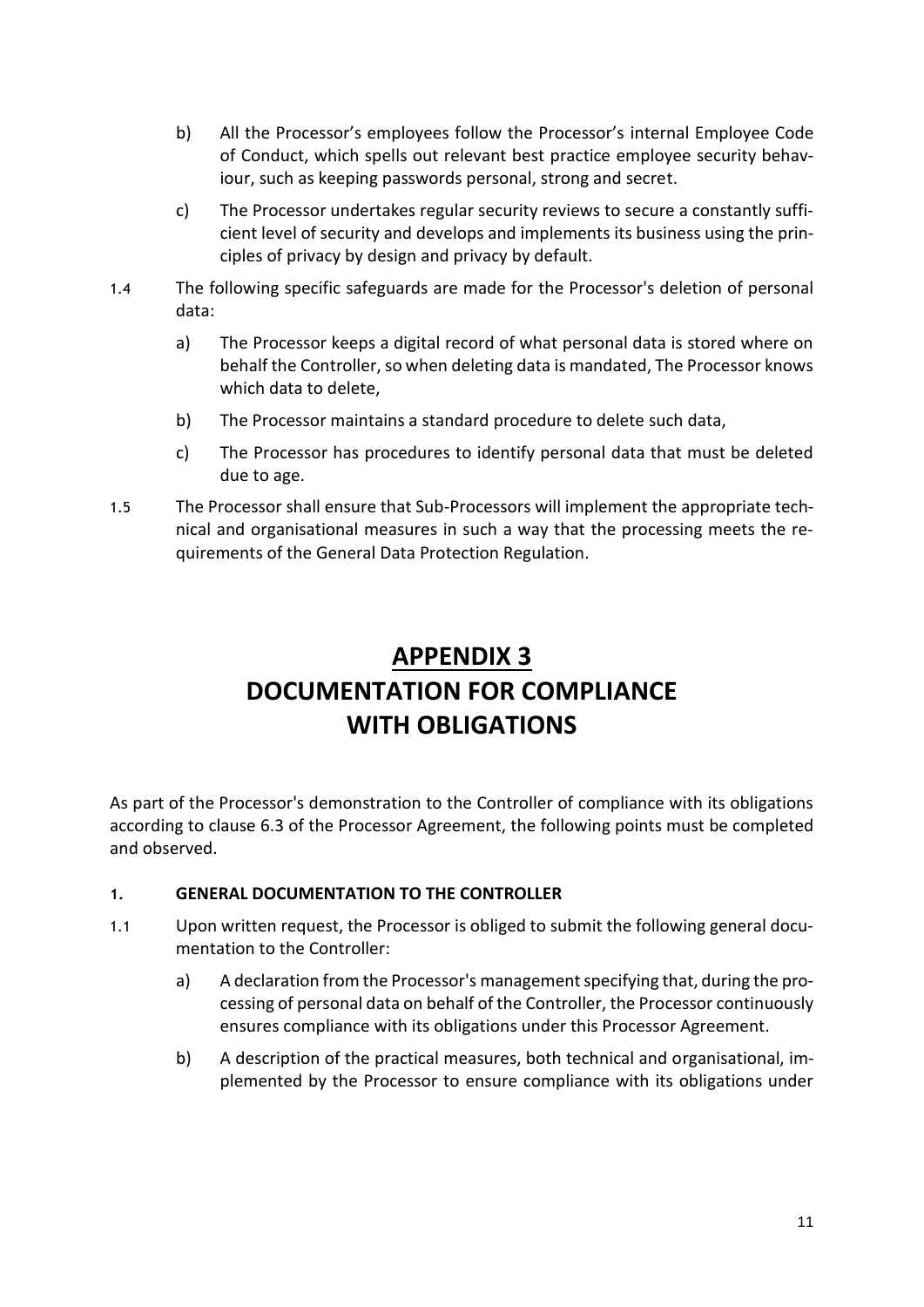the Processor Agreement. The description may include a presentation of established and implemented management systems for information security and for processing of personal data as well as a description of other initiatives taken. As part thereof, the Processor is also obliged to participate in follow-up meetings with the Controller.

A description of the control measures taken and implemented by the Processor for measurement and control of the effect of the established management system for information security and processing of personal data and performance measurements thereof.

- 1.2 Upon written request, the Processor will further assist with non-general documentation, documenting any other measures and controls as the Controller may request.
- 1.3 The general documentation must be provided no later than 14 working days after the Controller has made its written request to the Processor, or such shorter notice as required by government. The Processor shall prepare general documentation for its own account; preparation of non-general documentation and participation in meetings may be subjected to a separate payment of a fee to the Processor, as agreed on a request by request basis and negotiated between the Parties.

#### **2. STATEMENT OF ASSURANCE**

2.1 Upon request and against separate payment of a fee, the Processor shall arrange for the preparation and submission of statements of assurance regarding the Processor's information security level and the measures taken by the Processor. Scope and payment of such undertakings shall be agreed in more detail on a request by request basis.

#### **3. PHYSICAL MEETING**

Upon request, the Processor shall participate in a physical meeting at the premises of the Processor or the Controller. At the meeting the Processor must be able to give an account of compliance and how compliance is ensured. A request for a meeting must be made subject to at least 14 working days' notice. Scope and payment related to preparation, execution and follow-up shall be agreed in more detail on a request by request basis.

#### <span id="page-11-0"></span>**4. AUDIT**

- 4.1 Upon written request, the Processor shall contribute to and give access to audit.
- 4.2 The Processor is entitled to payment for time spent and materials consumed for assistance pursuant to this clause [4;](#page-11-0) the hourly rate for time spent is set to £100 - £150 ex. VAT, depending on the nature of the assistance.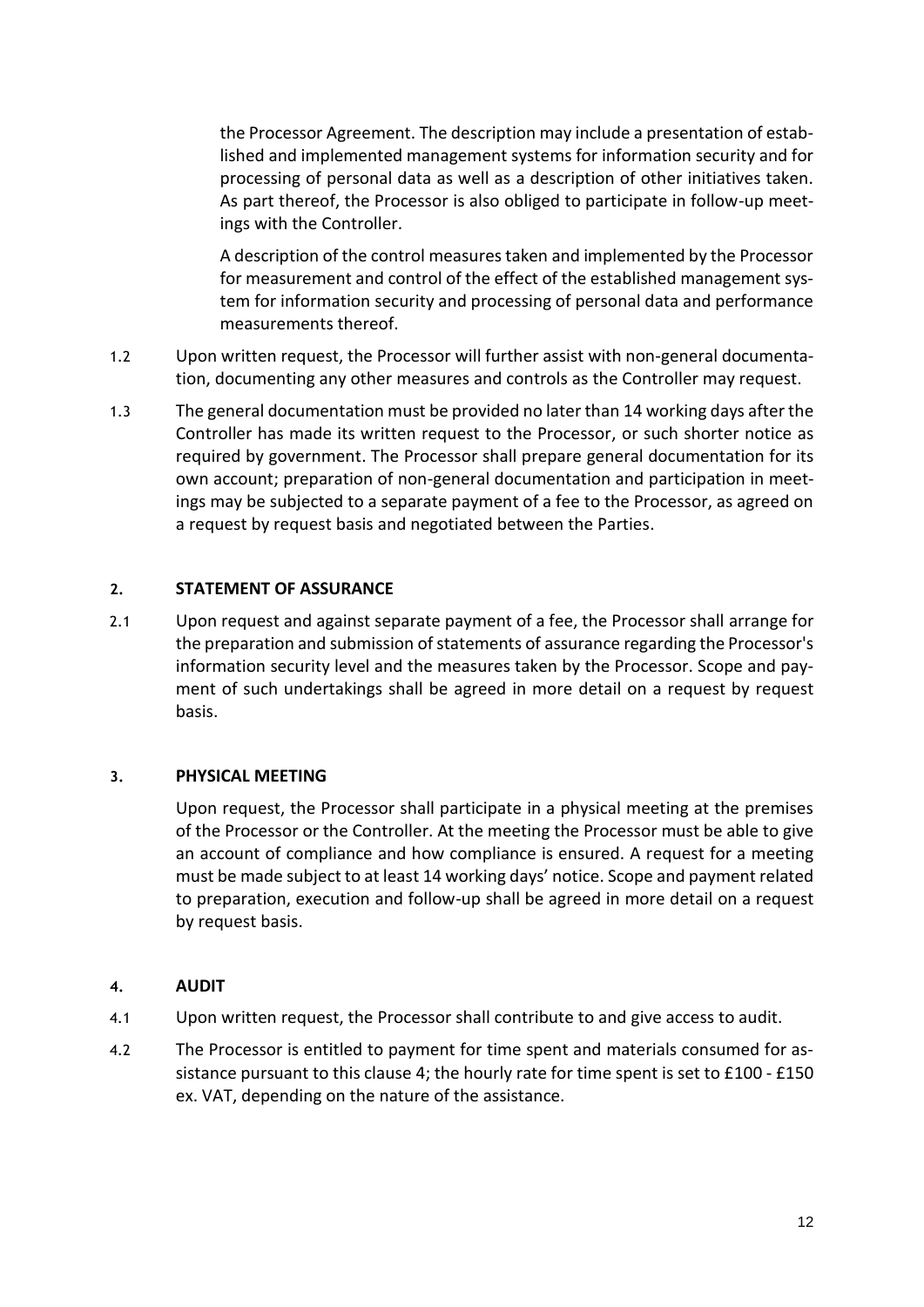4.3 The Processor is not entitled to payments if an audit shows substantial non-compliance with the obligations under this Processor Agreement or data protection law.

## **5. OTHER CONDITIONS**

- 5.1 The above points should not be considered exhaustive, and the Processor therefore undertakes to take any such actions and measures as are necessary for the demonstration of the Processor's obligation under clause [6](#page-2-1) of the Processor Agreement.
- 5.2 The Processor is not obliged to follow a request from the Controller according to this Appendix 3 if the request is in violation of the personal data regulation. The Processor shall notify the Controller if the Processor finds that this is the case.

# **APPENDIX 4 CONTROLLER'S OBLIGATIONS**

#### **1. OBLIGATIONS**

- 1.1 The Controller has the following obligations
	- a) To ensure that any personal data provided to the Processor is controlled by the Controller on a lawful basis, and are kept accurate, minimized, complete, and up-to-date,
	- b) Ensure that any obligations towards data subjects relating the right to be informed about the Controller's controlling of that data subjects' data are met,
	- c) To not provide the Processor with any personal data that are not General Personal Data as defined in Appendix 1 (thus excluding the disclosure or provision of any Sensitive Personal Data, or data relating to criminal offences, or data relating to serious social problems).
	- d) To ensure that the Instructions are lawful in relation to the personal data regulation in force from time to time.

#### **2. OTHER CONDITIONS**

2.1 By agreeing to the Processor Agreement, the Controller agrees that the Processor has given sufficient and relevant guarantees regarding the technical and organisational safeguards related to securing the registered data subject's rights and personal data, at the time of signing this Processor Agreement. Notwithstanding aforementioned, Controller and Processor agree that the Processor is expected to implement changes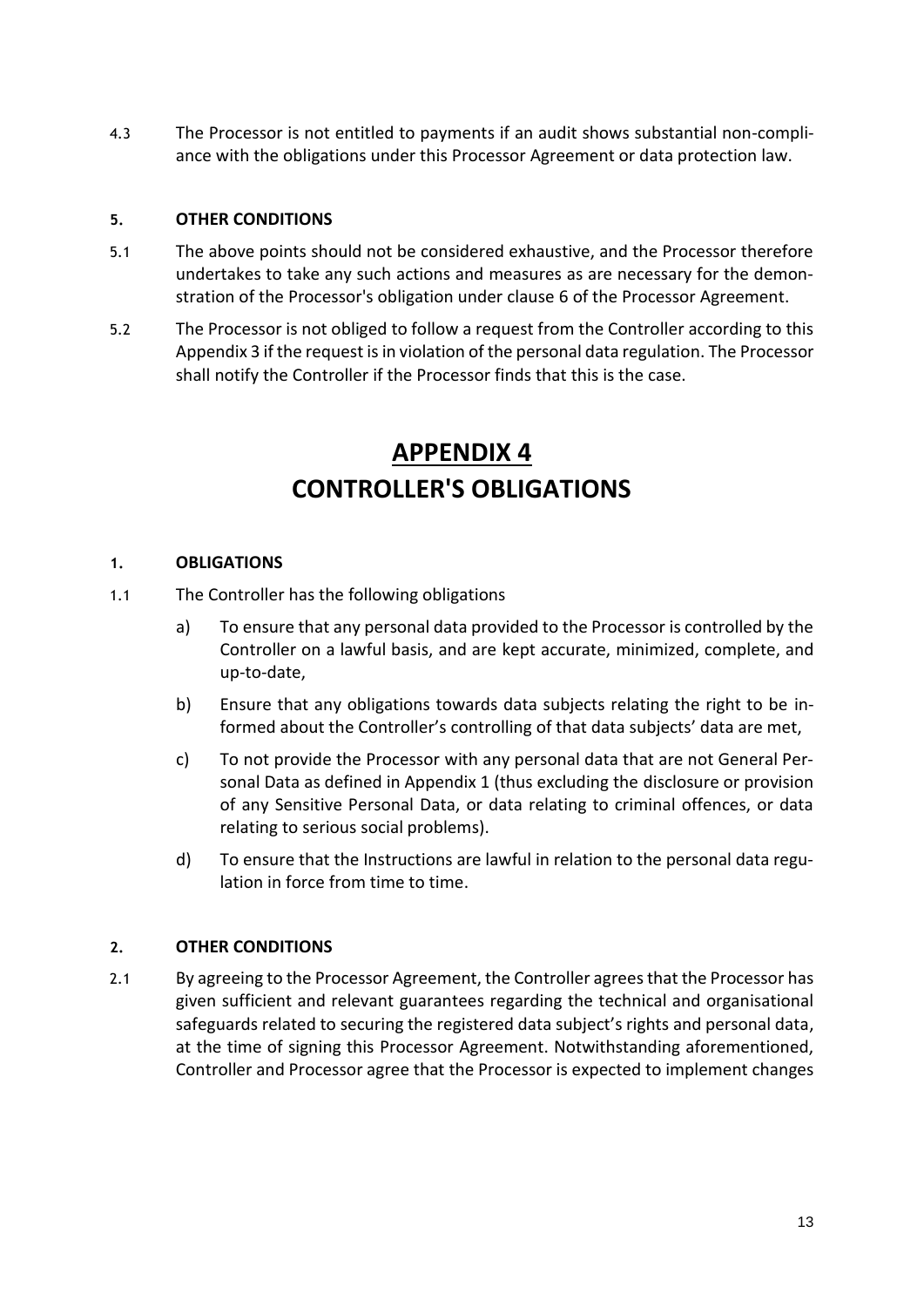that will be required to meet what is considered "appropriate technological and organizational measures", as technology evolves, implementation cost of technology changes, and/or directions from supervisory authorities change.

## **APPENDIX 5 SUB-PROCESSORS**

#### **1. THIRD PARTIES**

- 1.1 The Processor and its affiliates engage the following third-party entities to assist them in connection with delivering the Primary Services. This list of sub-processors is subject to change at the Processors discretion. The Processor will inform the Controller of any changes to the list of sub-processors.
- 1.2 APPLICATION AND DATA STORAGE

These third party sub-processors provide us with virtual application infrastructure and data storage:

- 1.2.1 **Salesforce.com EMEA Limited** (London, England). Provides us with a cloud application platform (Heroku) for running the Application and leveraging platform extensions for error analysis, mail sending, and more. Data processing in UK, EU and USA.
- 1.2.2 **Amazon Web Services, Inc.** (Seattle, USA)**.** File storage for Application file data (AWS), backups of system data, and backup of general company data. Data processing in EU and USA.
- 1.2.3 **CloudConvert** (München, Germany). Online service for securely converting files between file formats. Data processing in the EU.
- 1.2.4 **DocuSign** (San Francisco, USA). Electronic signing of documents. Data processing in EU and USA.
- 1.2.5 **Sentry** (San Francisco, USA). Cloud-based application and error monitoring platform. Data processing in taking place on the Google Cloud platform, which is located in both Americas, Europe, Middle east and Asia Pacific.
- 1.2.6 **Datadog** (New York, USA).Cloud based for application and error monitoring. Data processing in EU and USA.
- 1.2.7 **Snowflake** (Bozeman, USA). Provides a cloud data warehouse to store and transform data for use in business analytics. Data processing in EU and USA.
- 1.2.8 **Fivetran** (Oakland, USA). Cloud based application to extract data from source data systems and load into Snowflake. Data processing in UK, EU and USA.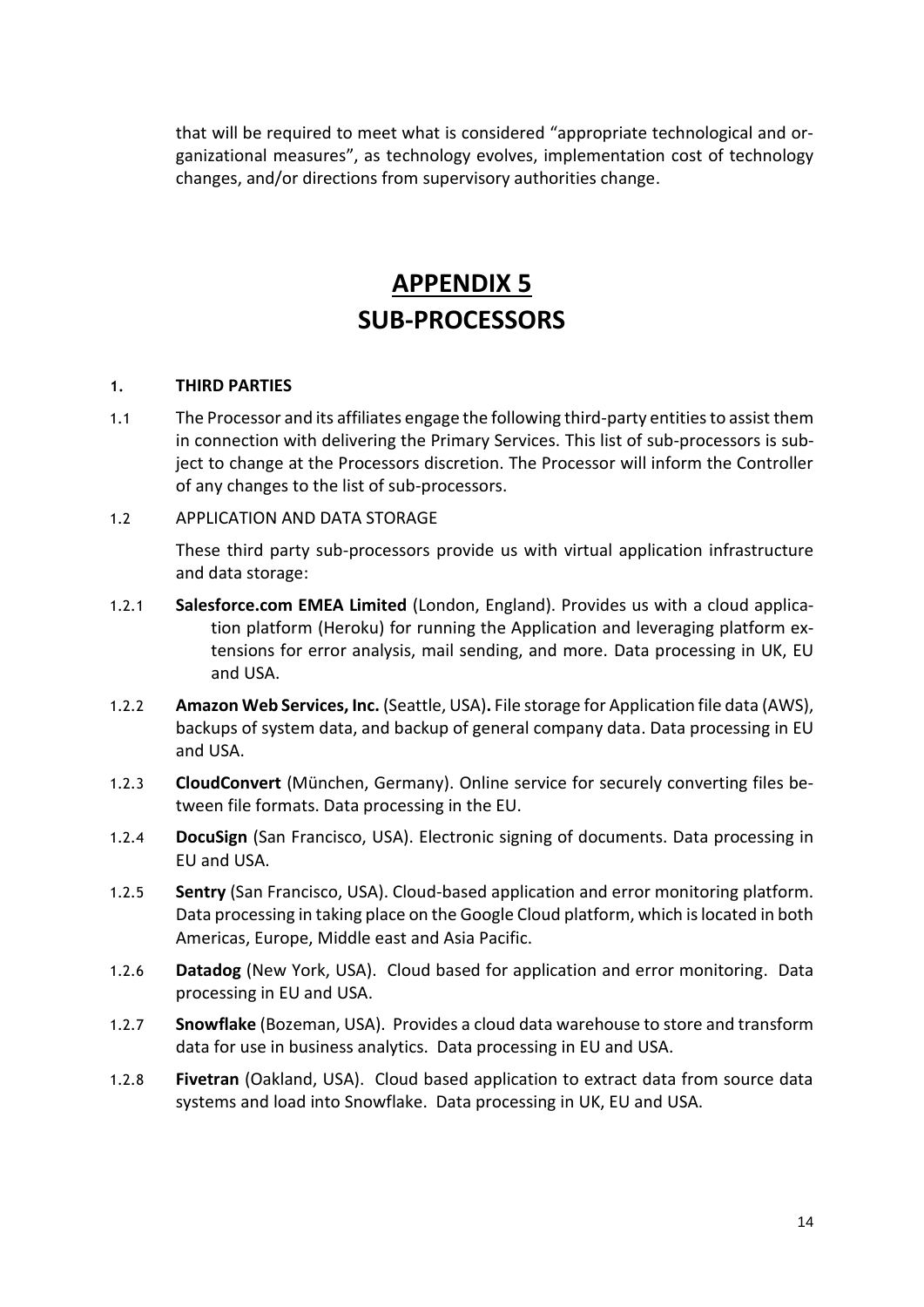- 1.2.9 **dbt** (Philadelphia, USA). Application for modelling, testing and documenting internal data. Data processing in EU and USA.
- 1.2.10 **Looker** (Santa Cruz, USA). Provides data visualisation services for business analytics. Data processing in EU and USA.
- 1.3 CUSTOMER SERVICE

These third-party sub-processors provide systems that allows us to provide customer support and to help us onboard customers and deliver the Primary Services generally.

- 1.3.1 **Microsoft Ireland Operations Ltd.** (Dublin, Ireland). Cloud-based business intelligence system (PowerBI) for gathering and analyzing usage statistics for continuous application optimization. Data processing in data centers in the UK and EU.
- 1.3.2 **Google LLC** (California, USA)**.** Provides a cloud-based file system (G Suite), where we store customer data as necessary to deliver the Primary Services, such as to assist with onboarding. Data processing in the UK, EU and USA.
- 1.3.3 **Stitch Inc,** (Delaware, USA). Provides business intelligence support systems. Data processing in the UK, EU and USA
- 1.3.4 **HubSpot Ireland Ltd.** (Dublin, Ireland). Provides a cloud-based customer relationship management system, where we store customer contact data as necessary to deliver and improve the Primary Services. Data processing in the European Economic Area ("EEA"), Switzerland and USA, and as necessary to provide services in specific cases, third countries for which the European Commission has issued an adequacy decision or for which Hubspot ensures that a legal mechanism achieving adequacy is in place.
- 1.3.5 **Slack** (San Francisco, USA). Provides a cloud-based collaboration system), where we may reference customer data as necessary to deliver and improve the Primary Services. Data processing in EU and USA.
- 1.3.6 **Atlassian** (Sydney, Australia) Provides a cloud-based bug tracking system, where we may process end user data to the extent necessary to reproduce and fix bugs, and in general as necessary to deliver and improve the Primary Services. Data processing in the EU, USA, Singapore, and Australia
- 1.3.7 **Intercom** (San Francisco, USA) Provides a cloud-based user support and engagement platform, where we store customer contact and product interaction data as necessary to deliver and improve the Primary Services. Data processing in EU and USA.
- 1.3.8 **Notion** (San Francisco, USA) Provides a cloud-based internal collaboration system, much like an intranet, where we may reference customer data as necessary to deliver and improve the Primary Services. Data processing in EU and USA.
- 1.4 PAYMENTS AND KYC

These third-party sub-processors provide systems that allows us to handle customer subscriptions and card payments.